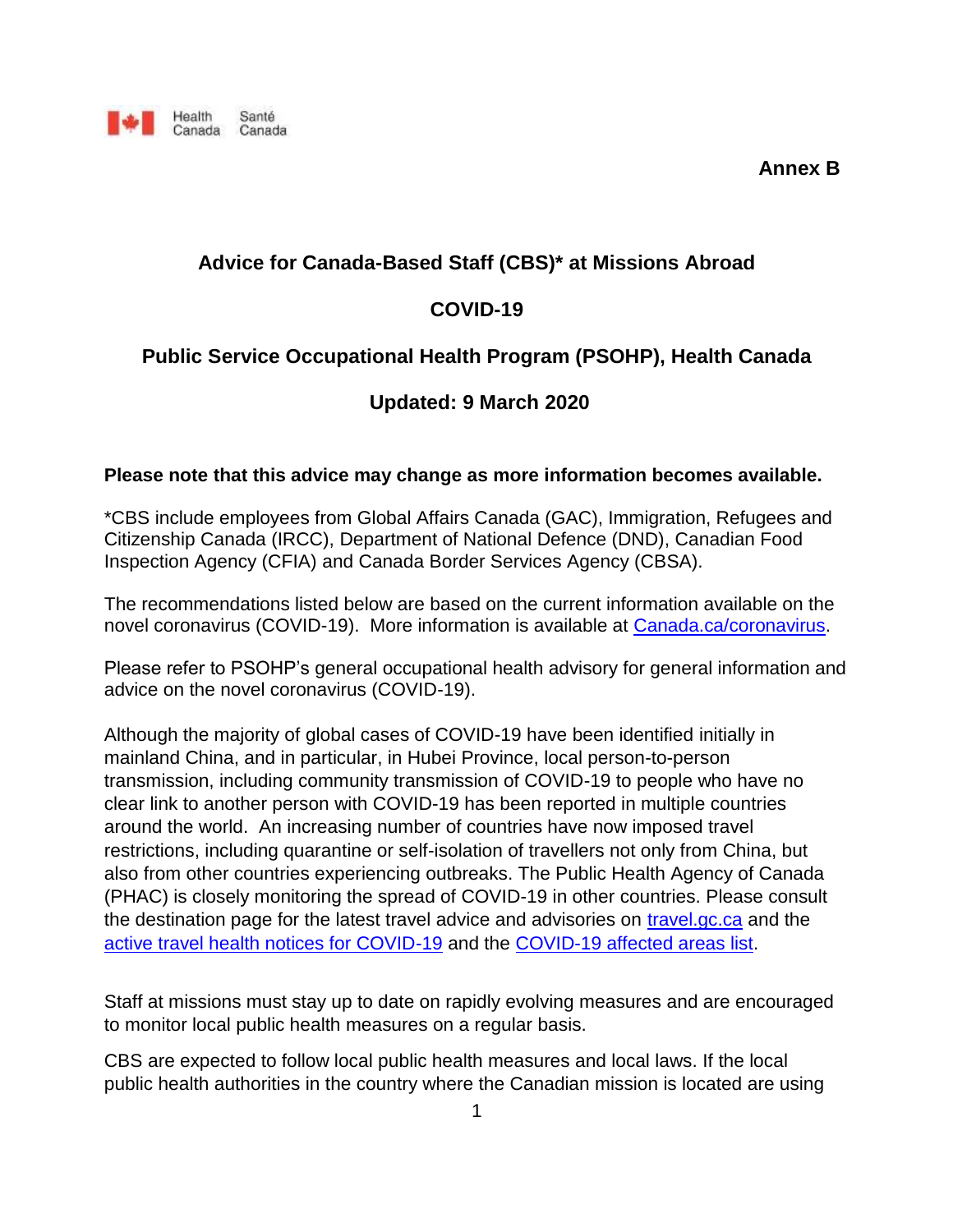broader criteria for self-isolation (e.g. self-isolation of all persons who travelled from mainland China or were in a specific location such as on a certain cruise ship) a mission should modify the screening questions accordingly.

If CBS are concerned about the standard of medical care that is available to them where their mission is located, they should contact their Emergency Watch and Response Centre at + 1-613-996-8885 who will put them in touch with the designated medical consultant.

If CBS have concerns about the local public health measures in place where their mission is located, they may choose to follow recommendations from PHAC in their location if PHAC is recommending a higher level of precaution.

## **Missions in COVID-19 Affected Areas**

#### **Advice to all CBS working at missions abroad in COVID-19 affected areas to prevent illness for this outbreak situation**:

- Be aware of the local situation and follow local public health advice.
- Consistently use good hand hygiene measures, which includes frequent handwashing with soap and water for at least 20 seconds, or using an alcoholbased hand sanitizer if soap and water are not available. If hands are visibly soiled, wash your hands with soap and water.
- Maintain good respiratory etiquette, such as covering your mouth and nose with your arm or sleeve when coughing and sneezing, disposing of any used tissues as soon as possible, and following with handwashing or use of alcohol-based hand sanitizer where soap and water are not available.
- Avoid touching the eyes, nose and mouth.
- Regularly clean and disinfect surfaces that people touch frequently such as toilets, doorknobs and phones with regular household cleaners or diluted bleach (one part bleach (5% sodium hypochlorite) to nine parts water). Follow procedures and safe work practices recommended by your employer.
- Avoid contact with sick people, especially if they have fever, cough, or difficulty breathing.
- Stay up to date on the current situation by reviewing travel advice and advisories regularly at [active travel health notices](https://www.canada.ca/en/public-health/services/diseases/2019-novel-coronavirus-infection/latest-travel-health-advice.html) for COVID-19 affected areas.
- Whenever possible, avoid travel to [areas experiencing an outbreak of COVID-19.](https://www.canada.ca/en/public-health/services/diseases/2019-novel-coronavirus-infection/latest-travel-health-advice.html)
- Avoid large public gatherings, crowds or crowded areas if possible.
- Consider telework and/or stagger employee work schedules when possible.
- Consider alternative working arrangements and/or available leave to accommodate employees who may be caring for others who are sick, or in the event of community measures such as school closures.
- Stay home if you become sick to avoid spreading illness to others.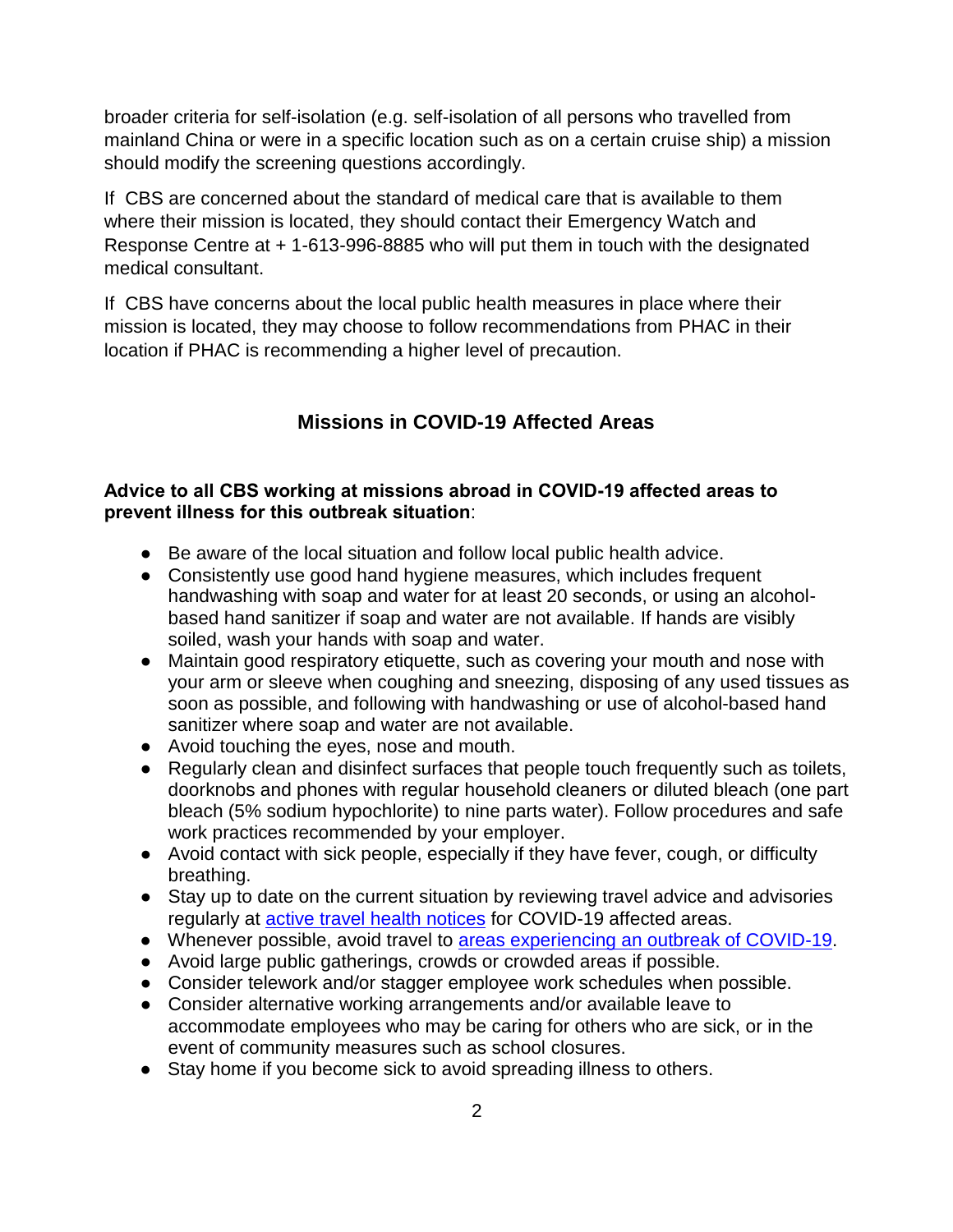- Self-monitor for symptoms associated with COVID-19 (fever, cough, difficulty breathing).
- If CBS or their family members have other medical conditions or concerns, they can contact their **Emergency Watch and Response Centre at + 1-613-996- 8885** who will put them in touch with the designated medical consultant.

There are simple, practical things that individuals and families can do to be prepared in the event of a widespread community outbreak.

- Employees should ensure they have enough essentials on hand should they or someone in their household become ill and unable to leave the home. This includes extra food, prescription medications, personal hygiene products, and cleaning and disinfecting supplies.
- Employees should plan ahead for alternate childcare and workplace arrangements.
- Caregivers should prepare alternate arrangements should they become ill and need someone else to look after a family member.

If employees or family members at missions abroad develop symptoms such as fever, cough, and/or difficulty breathing they should:

- Not go to work, stay at home and self-isolate.
- Inform their supervisor that they are ill.
- Follow the advice of local public health authorities regarding measures to prevent spread of illness to others and how to obtain medical treatment, if deemed necessary.

If employees at missions abroad develop symptoms (fever, cough and/or difficulty breathing) while at the mission, they should:

- Put on a surgical-type mask immediately, use alcohol-based hand sanitizer and maintain a distance of two metres from others.
- Immediately advise their supervisor who should send the employee home (avoiding the use of public transportation) and ask them to follow the advice of the local public health authorities.
- Once at home, self-isolate and follow local public health advice.
- Employees should keep their supervisor informed about their condition. They are to follow local public health advice regarding return to work.

# **Screening of visitors at missions abroad in COVID-19 Affected Areas**

## Passive screening

At designated entrances, prior to any visitor interaction, install signage to remind all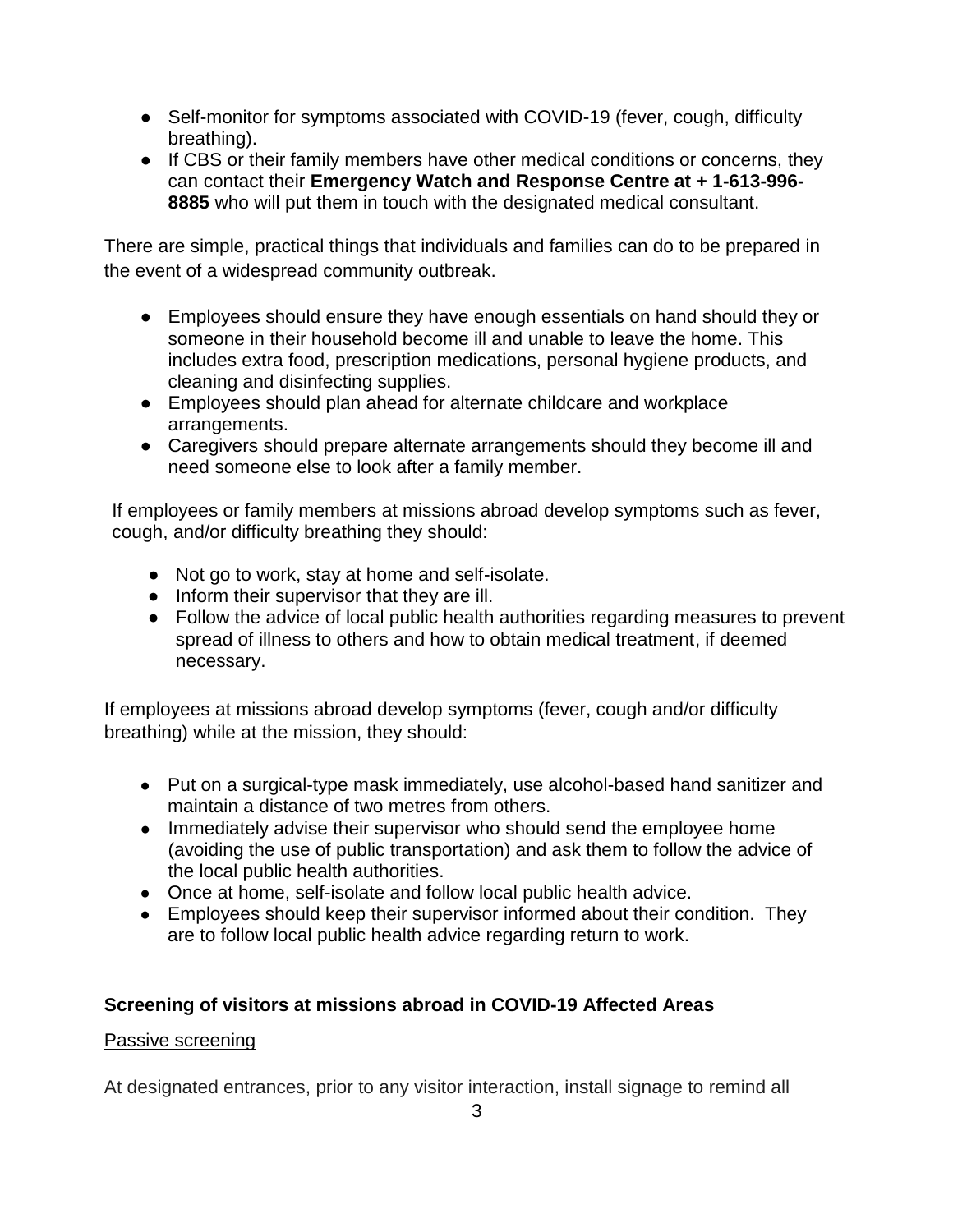visitors that if presenting with symptoms (fever, cough and/or difficulty breathing) they are not to enter the mission.

### Active screening

The following standard screening questions can be asked in areas of first contact with visitors at the mission:

1. Are you experiencing any symptoms potentially associated with COVID-19 (fever, cough and/or difficulty breathing)?

If they answer "yes" to this question provide a surgical-type mask and alcohol-based hand sanitizer to the visitor**,** and instruct them to seek medical attention immediately at the nearest appropriate health care facility or as directed by local public health authorities. Visitors can also be instructed to contact the mission by phone.

2. Have you been in contact with a person with symptoms of COVID-19 (fever, cough and/or difficulty breathing) in the past 14 days?

If the visitor answers "yes" to this question do not allow the visitor to enter the facility and ask them to return 14 days or more after their last contact with a person with symptoms of COVID-19. Visitors can also be instructed to contact the mission by phone.

The mission should stay up to date on public health measures that are put in place at the local level, and adapt their screening procedures accordingly.

## **For employees working directly with visitors at Government of Canada offices abroad:**

#### **General Recommendations**

- Use environmental and engineering controls already in place (e.g. reception desk with glass barrier, limit number of visitors entering facility).
- Ensure a supply of tissues, alcohol-based hand sanitizer, surgical-type masks and a plastic lined wastebasket are available in the public areas.
- Where possible, keep a distance greater than two metres from other individuals.
- Workplaces are encouraged to increase frequency of cleaning of frequently touched surfaces with an emphasis on high traffic areas and high-touch surfaces.
- Follow any instructions from local public health regarding the exposure risk to others and consult your departmental occupational health and safety unit for advice on cleaning the workplace.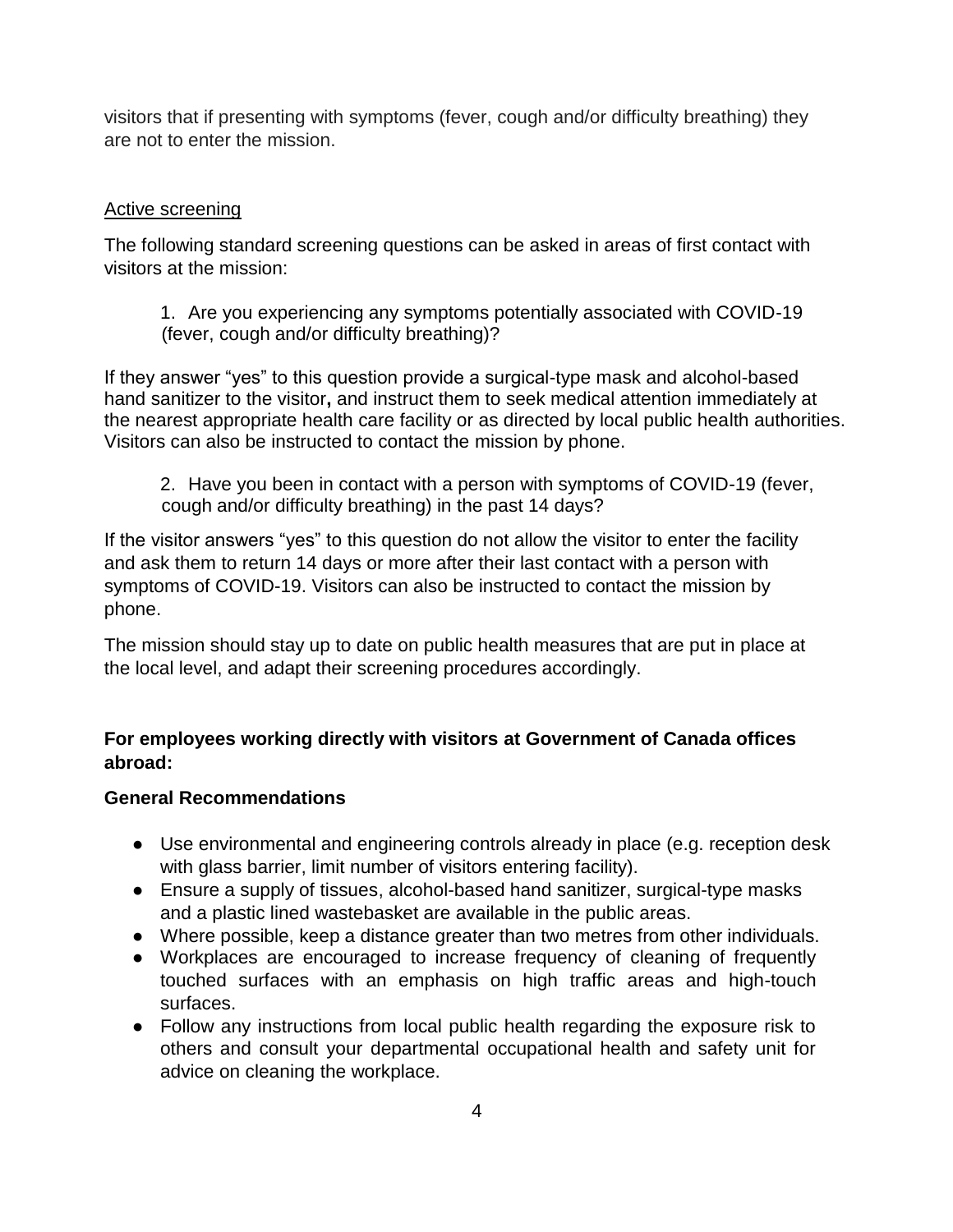- Departments are encouraged to work with service providers to review cleaning protocols for workplaces.
- Continue to work with your mission security department to coordinate these efforts.

## **Personal Protective Equipment Recommendations**

PSOHP recommends the use of the following personal protective equipment (PPE) and emergency supplies when interacting with visitors to missions abroad:

- Gloves (single use disposable non-sterile medical type gloves) when handling documents and/or personal belongings of visitors. The gloves can be made of latex, vinyl or nitrile. Please note that some people are allergic to latex. Thin, transparent gloves that are often used in food service are not recommended.
- Gloves are recommended when handling any documents that have been handed over to them by a visitor. The gloves should be changed and disposed of in between visitors. It is important to know how to put on and take off gloves and [hand hygiene](https://www.ccohs.ca/oshanswers/diseases/washing_hands.html) (use of alcohol-based hand sanitizer or hand washing) must be performed before and after using gloves. It is also important to avoid all contact between gloves and the eyes/nose/mouth to prevent potential transmission of the virus.
- Please follow local public health advice with respect to the use of surgical-type masks.
- Advice from your departmental occupational health and safety personnel is recommended in regards to the choice and use of PPE.
- The use of surgical- type masks by people who do not have symptoms is not recommended by PSOHP, but may be recommended by local public health authorities.

Being prepared also means staying informed. For the latest and most up-to-date information, employees can visit [canada.ca/coronavirus,](https://www.canada.ca/en/public-health/services/diseases/2019-novel-coronavirus-infection.html?utm_campaign=not-applicable&utm_medium=vanity-url&utm_source=canada-ca_coronavirus) and should remain aware of the local situation and local public health guidance.

Answers to Frequently Asked Questions (FAQs) have also been prepared and can be found at: GCintranet. <https://intranet.canada.ca/psc-fsc/messages/cmt-538-eng.asp> (accessible only from a Government of Canada device)